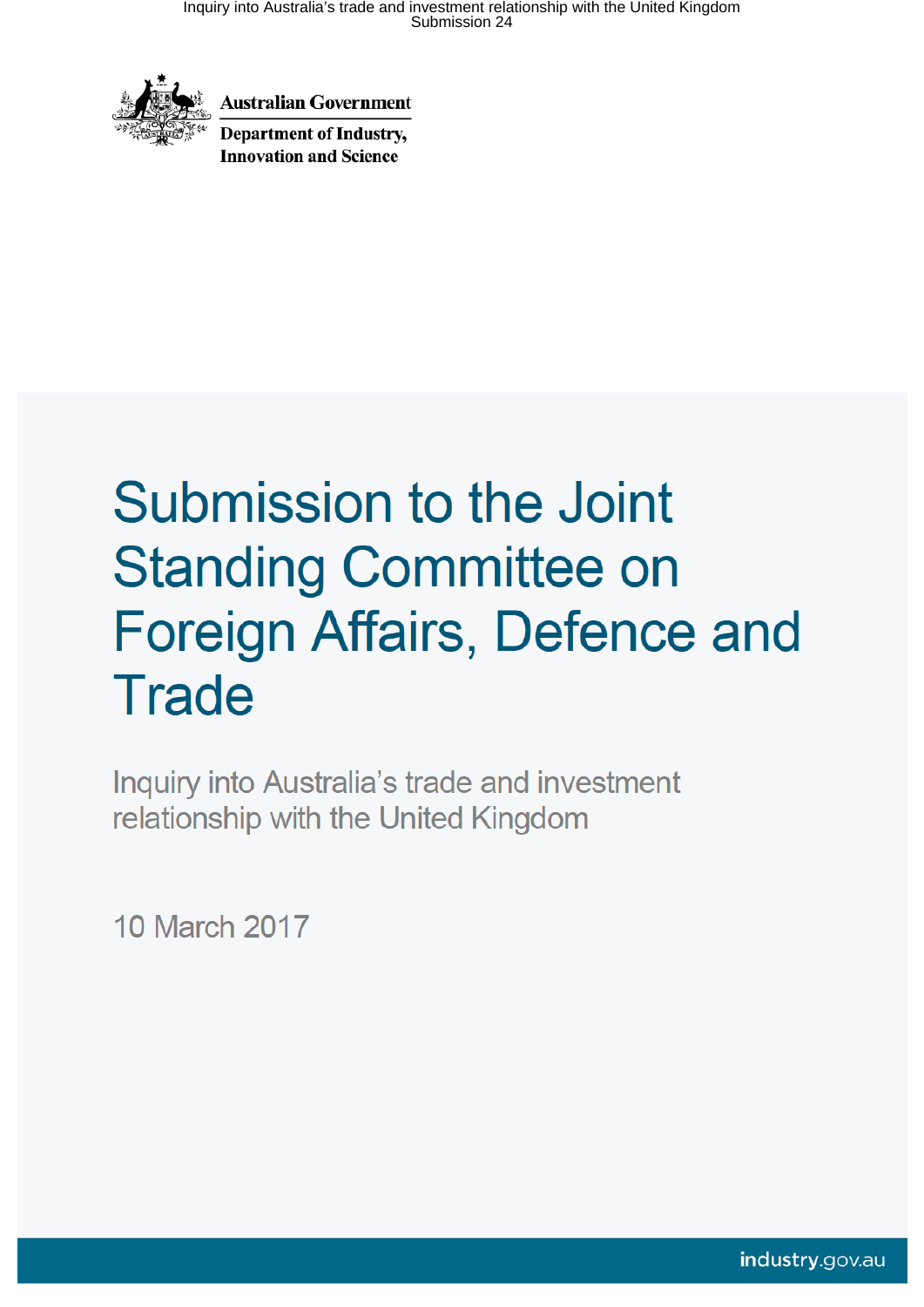## **Contents**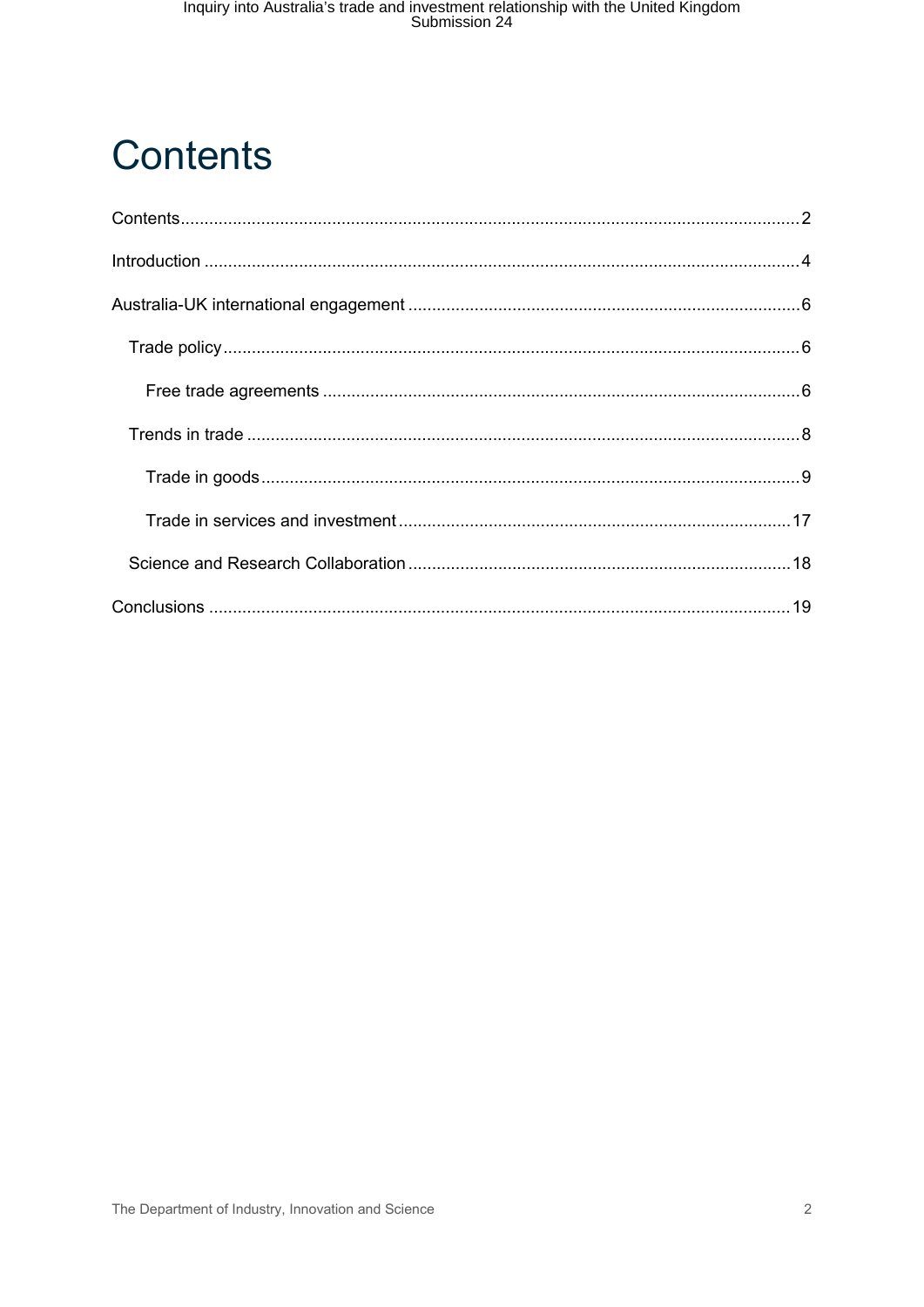## Inquiry terms of reference

The Committee shall examine Australia's trade and investment relationship with the United Kingdom (UK). The Committee shall have particular regard to:

- the nature of Australia's current trade and investment relationship with the UK;
- possible implications for Australia's trade and investment relationships with the UK and the European Union consequent to the UK's exit from the European Union;
- barriers and impediments to trade and investment with the UK;
- opportunities to expand trade and investment links;
- the merits and risks of a possible bilateral free trade agreement with the UK, and potential features of such an agreement;
- the role of Australian governments (State, Territory and Federal) in identifying trade and investment opportunities in the UK, and assisting Australian exporters to access these opportunities; and
- any other related matters.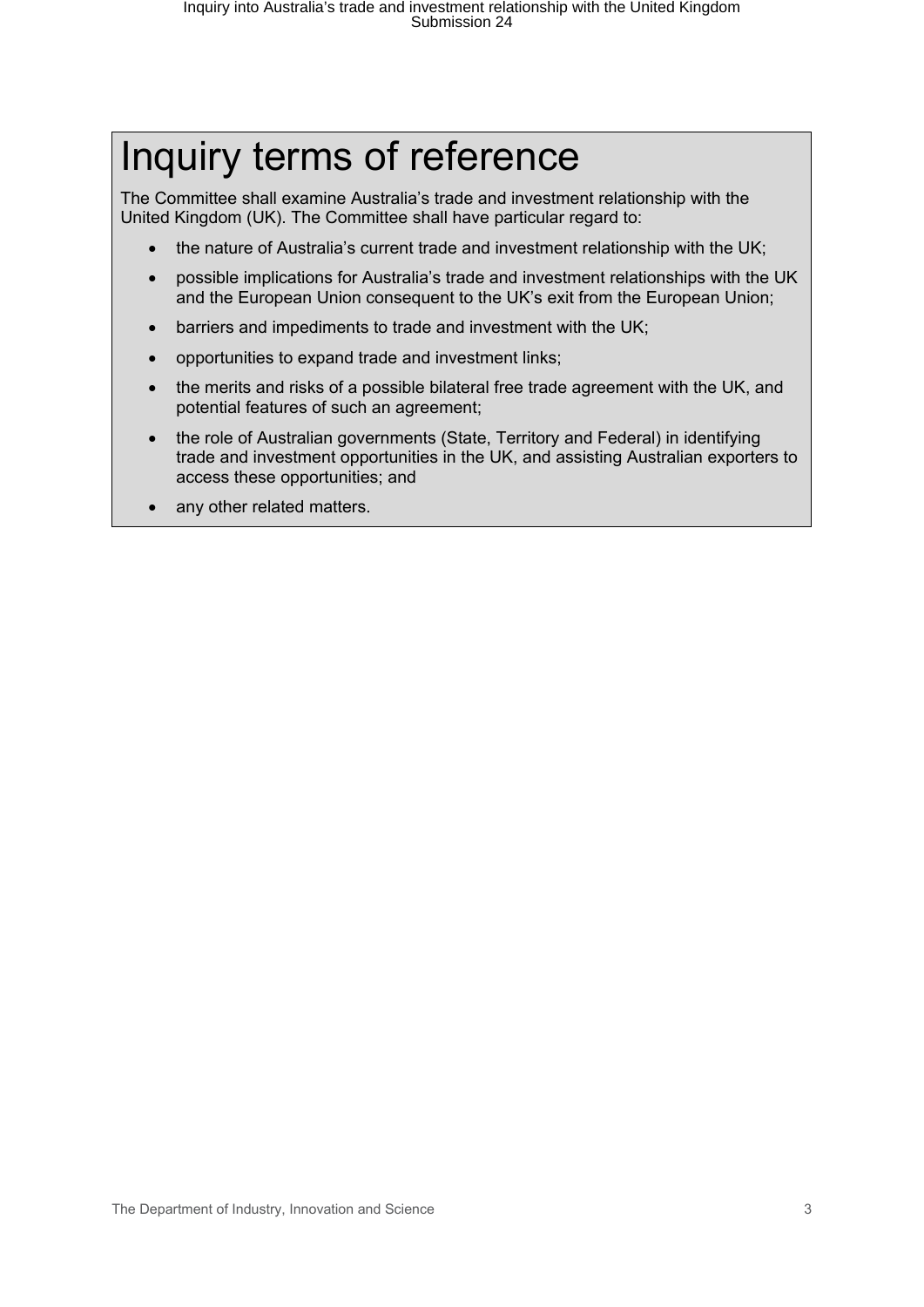## Introduction

#### *Departmental Vision*

The Department of Industry, Innovation and Science's (the Department's) vision is to enable growth and productivity for globally competitive industries. To help realise this vision, the Department supports a range of industry, innovation and science-focused programmes that support science and commercialisation, growing business investment, improving business capability, and streamlining regulation.

The Department's programmes:

- support businesses to collaborate with scientists and researchers in universities and other institutions to maximise commercial returns from the Government's significant annual investment in science and research and development;
- promote the growth of internationally competitive industries by facilitating nationwide action on regulation reform, collaboration, commercialisation and international engagement;
- facilitate competitive market places and business innovation to assist with business and industry transition;
- support regulatory frameworks to sustainably expand Australia's resource base and underpin its international competitiveness;
- contribute to unlocking the potential of Northern Australia; and
- reduce business costs through the delivery of simple, easy to access services and information and streamlined regulation and government to business interactions.

#### *Bilateral Relationship*

The Australia-United Kingdom (UK) relationship is one of Australia's most important bilateral relationships, underpinned by our shared heritage, common values, and closely aligned strategic outlook and interests. We are like-minded on pressing global issues, including international security, multilateral cooperation and economic issues on the G20 agenda and share an extensive economic, trade and investment relationship.

This close economic partnership extends to investment and trade in goods, and services. In 2015 Australian goods exports to the UK were valued at A\$3.7 billion, making the UK Australia's 12<sup>th</sup> largest market for goods exports. In the same year Australian exports of services to the UK were A\$5 billion, making the UK Australia's third largest services export market. The Annual Foreign Review Board Report indicated the UK was the sixth largest Foreign Direct Investor in Australia in 2014-2015.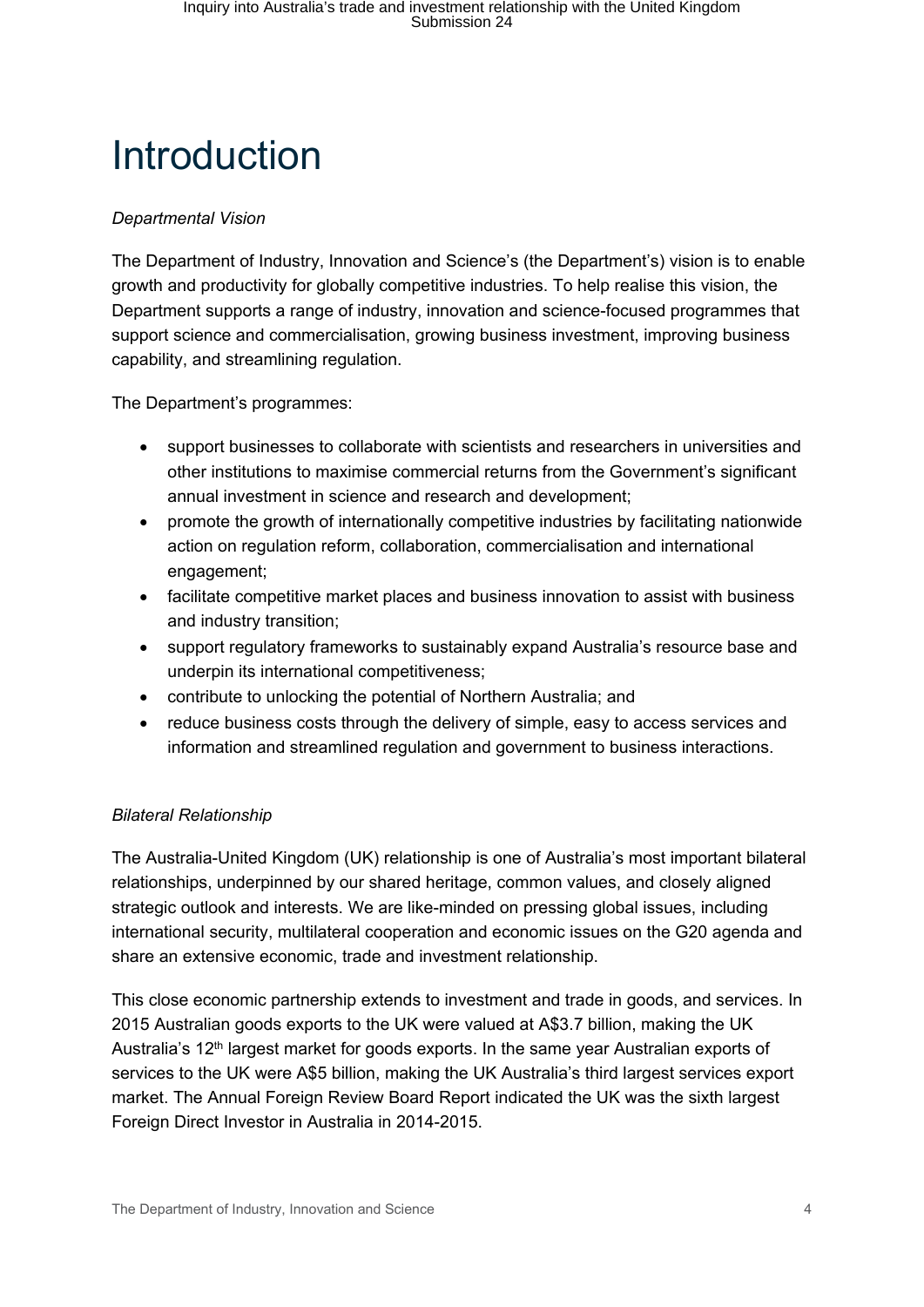#### *This Submission*

The Department's submission provides an overview of Australia's industrial goods and resources trade with the UK, highlighting the importance of industrial goods trade and areas of potential growth.

The submission further outlines the programme of engagement being undertaken with the UK across multilateral and bilateral trade and science fora. The Department is committed to stronger ties and greater economic integration between the two countries which will, in turn, provide greater opportunities and benefits for Australian industry.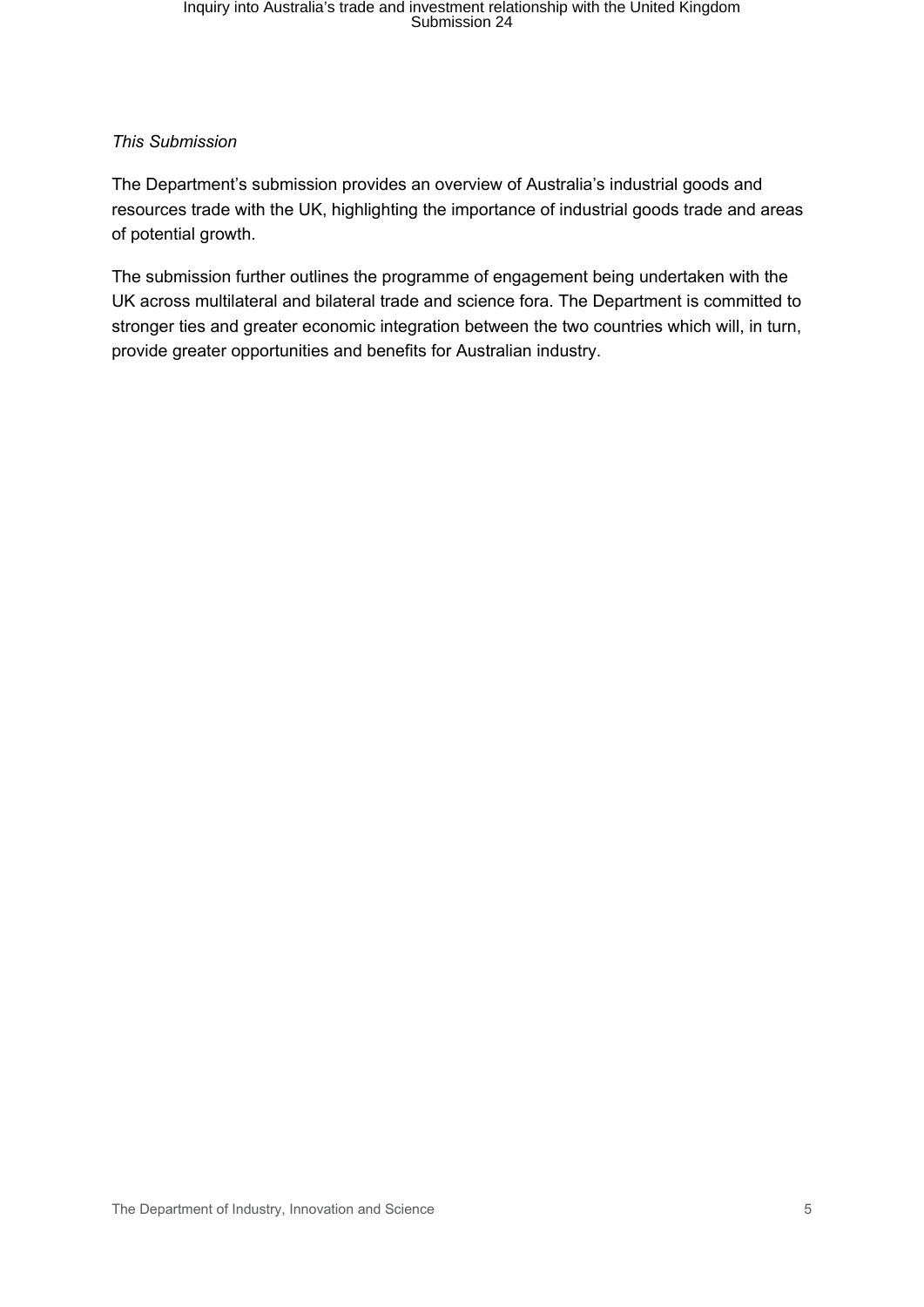## Australia-UK international engagement

International trade policy and international science policy are key areas of international engagement where the Department is working to strengthen Australia's trade relations and investment linkages with the UK.

## Trade policy

The Government is committed to trade liberalisation through multilateral, regional and bilateral trade agreements where they are high quality and provide business with commercially meaningful outcomes. Multilateral agreements offer the largest benefits and the Department is committed to furthering Australia's trade interests through negotiations in the World Trade Organisation (WTO). The Government pursues regional and bilateral trade agreements which are genuinely liberalising and substantially reduce barriers to trade.

As part of a whole-of-government approach, the Department plays a role in the development, negotiation and implementation of Australia's trade policy, both in the multilateral trading system and in free trade agreements (FTAs). The Department advises on issues such as varied as tariffs, trade in goods and goods market access, rules of origin, technical barriers to trade, and trade remedies. IP Australia, one of the Department's portfolio agencies, contributes advice on intellectual property arrangements.

The Department seeks to achieve a positive outcome for Australian industry in multilateral, regional and bilateral trade agreements, including negotiating reciprocal industrial tariff elimination with appropriate transitional arrangements. It also seeks to deliver consistent product specific rules of origin based on a Change of Tariff Classification or equivalent regional value content, mechanisms to deal with non-tariff and other technical barriers to trade, and commitments on trade remedies which maintains the integrity of Australia's domestic anti-dumping, countervailing and global safeguard regimes. The Department endeavours to consult broadly with industries impacted by removing barriers to trade to provide considered and appropriate advice.

## Free trade agreements

The Department seeks positive outcomes for Australian industry through multilateral, regional and bilateral trade negotiations. The Department is involved in all current FTA negotiations. Recognising that certain sectors of Australian industry are sensitive with respect to trade liberalisation, the Department works to manage these challenges to ensure Australian industry is able to capitalise on the benefits of trade liberalisation.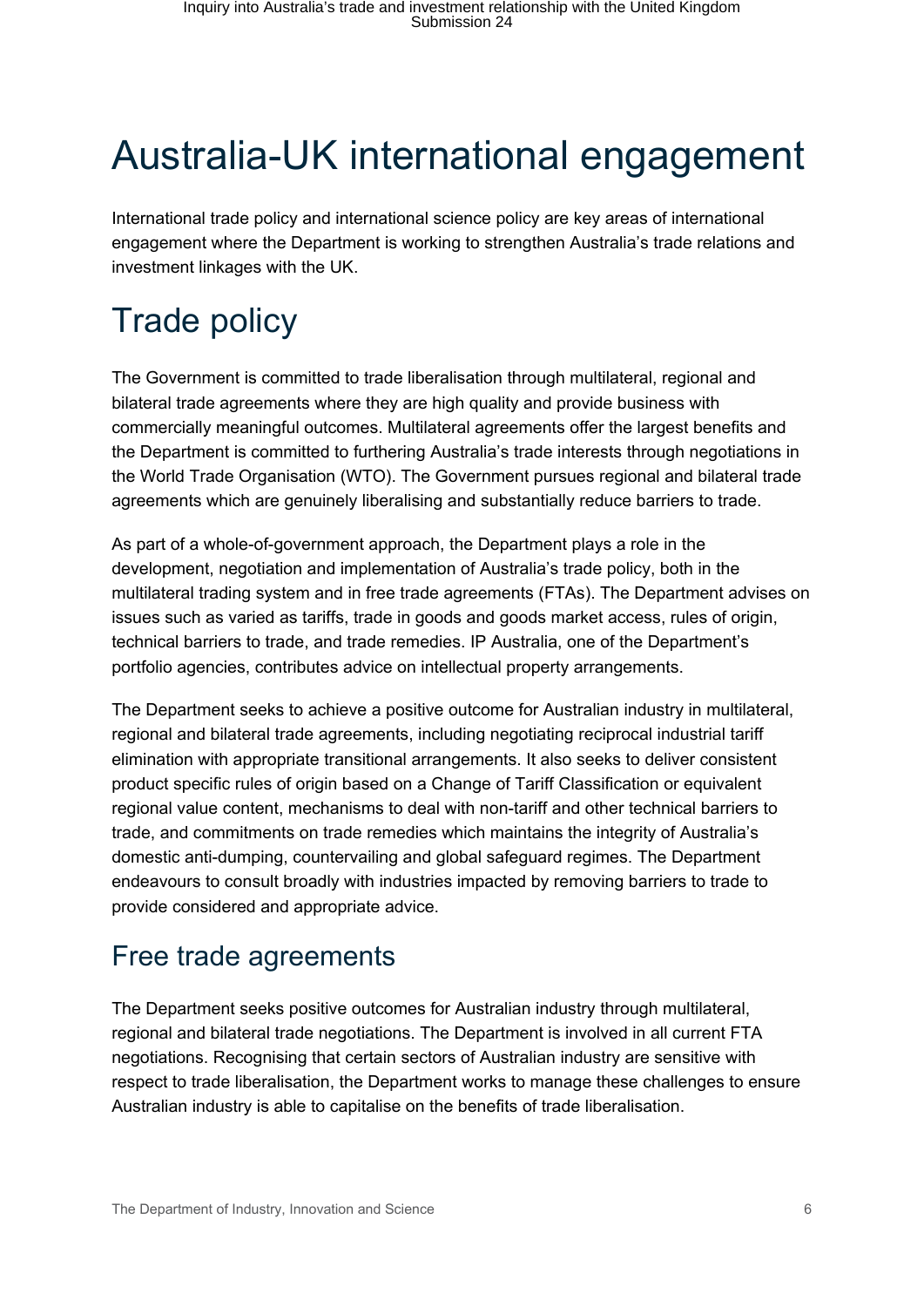## Australia - European Union (EU) FTA

Prime Minister Turnbull together with the President of the European Council and the President of the European Commission agreed in a joint statement on 15 November 2015 to start the process towards a comprehensive and high-quality FTA.

Australia and the EU are currently undertaking a scoping study in preparation for entering into FTA negotiations. The Australian Government has identified the following key objectives for the agreement:

- negotiate a comprehensive, high-quality Australia-EU FTA that helps to ensure our trade and investment relationship reaches its full potential;
- the removal of barriers to trade in goods;
- the expansion of services linkages and investment ties; and,
- the facilitation of enhanced regulatory cooperation in specific sectors of interest to business.

The UK will be a party to the negotiations until the exit process from the EU is complete.

### UK-Australia FTA

The UK is Australia's largest export market within the EU. A UK-Australia FTA would be an opportunity to tailor outcomes to the interests of both parties and facilitate ongoing trade.

In September 2016, the UK Secretary of State for International Trade and the Australian Minister for Trade, Tourism and Investment announced the establishment of a bilateral Trade Working group that will focus on scoping the parameters of a future FTA, with the intent of expediting a high quality outcome once the UK's withdrawal from the EU is finalised. The Department is supportive of this approach.

### EU-Australia Mutual Recognition Agreement

The UK leaving the EU may have trade implications between Australia and the UK, whereby exporters from both countries could face increased costs in getting their goods assessed to meet the relevant standards.

Australia currently has a Mutual Recognition Agreement with the EU, the European Community-Australia Mutual Recognition Agreement (EC MRA), which helps to reduce barriers to trade by providing mutual recognition of conformity assessment.

Australia also has a Mutual Recognition Agreement with the European Free Trade Area (EFTA MRA), which extends the EC MRA to all countries which form the European Economic Area.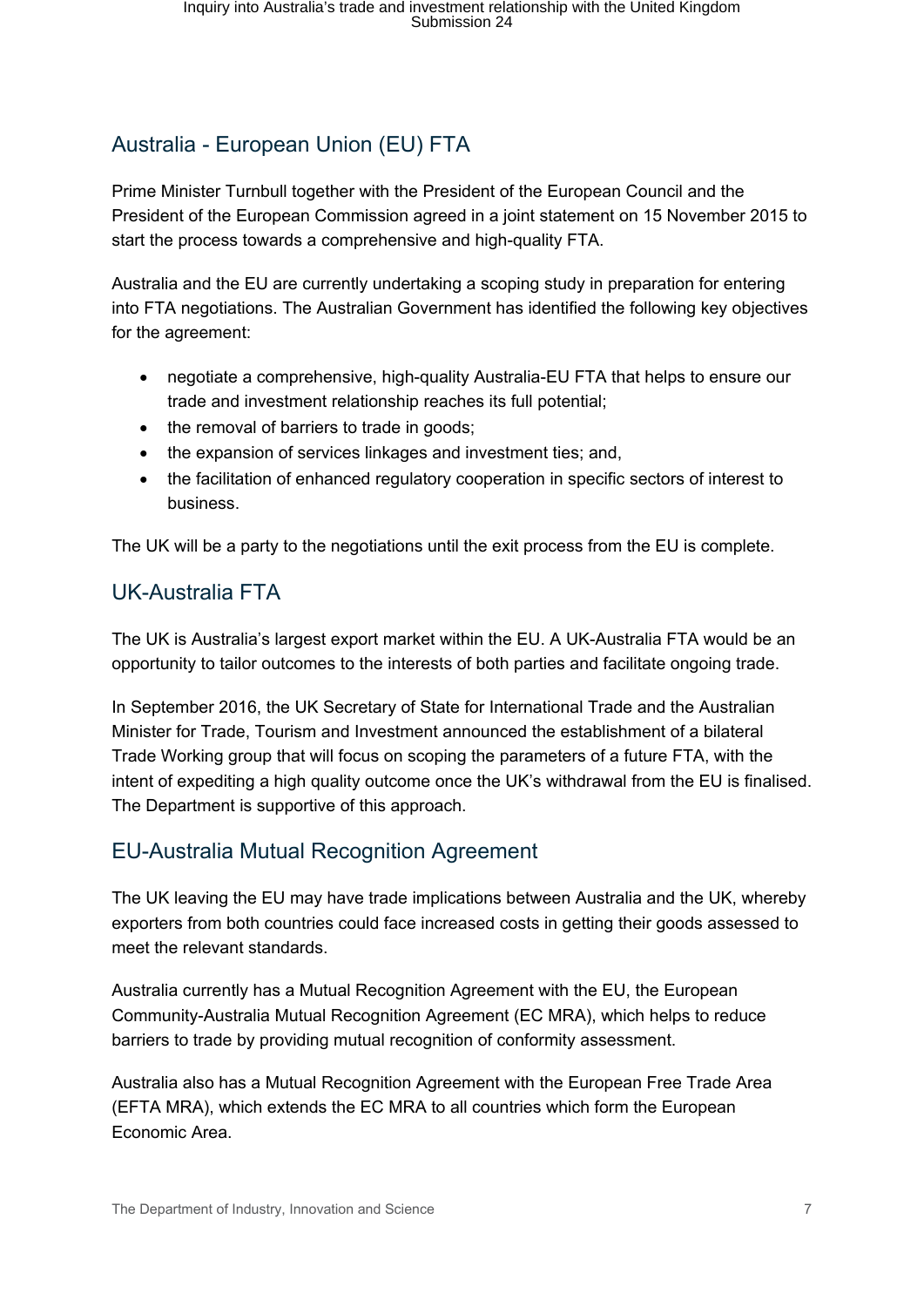Following its formal exit from the EU, it is possible that the UK will remain a party to the existing EC MRA. Alternatively, a new Mutual Recognition Agreement between Australia and the UK could be developed, however an analysis of the costs and benefits of such an agreement should first be undertaken. In our practical experience we have found that the benefits of mutual recognition of conformity assessment can be offset if administrative processes are unduly complex.

Before committing to a Mutual Recognition Agreement, Australia would need to wait until the final arrangements for the UK's withdrawal from the EU are fully understood.

## Tariff barriers to trade

Australia does not currently have a trade agreement with the EU which means Australian exporters face tariff barriers when exporting to the UK. The average applied tariff rate for non-agricultural imports into the EU was 4.3 per cent<sup>1</sup> in 2014. Stakeholders have indicated in submissions to the Australia-EU FTA consultations that the reduction and removal of tariff barriers will be of benefit to industry.

### Non-tariff barriers to trade

The Department has oversight of Australia's standards and conformance bodies who undertake much of the technical interactions with their counterparts from the UK. The standards and conformance bodies include: Standards Australia, the National Association of Testing Authorities (NATA), the Joint Accreditation System of Australia and New Zealand (JAS-ANZ), and the National Measurement Institute (NMI).

Outcomes from the recent decision of the UK to leave the EU are not likely to raise any significant challenges for Australia's standards and conformance infrastructure. Since Brexit, UK standards and conformance bodies have expressed greater intent to cooperate further with Australia's standards and conformance infrastructure.

## Trends in trade

Trade is vitally important to the growth of the Australian economy. More than 65,000 Australian businesses are identified as exporters in any given year. Goods feature prominently in Australia's export basket and over a third of exporters are concentrated in just four industry divisions – mining, manufacturing, wholesale trade, and information media and

<sup>&</sup>lt;sup>1</sup> World Trade Organization, *Trade Policy Review, Report by the Secretariat: The European Union (2015)* https://www.wto.org/english/tratop e/tpr e/s317 e.pdf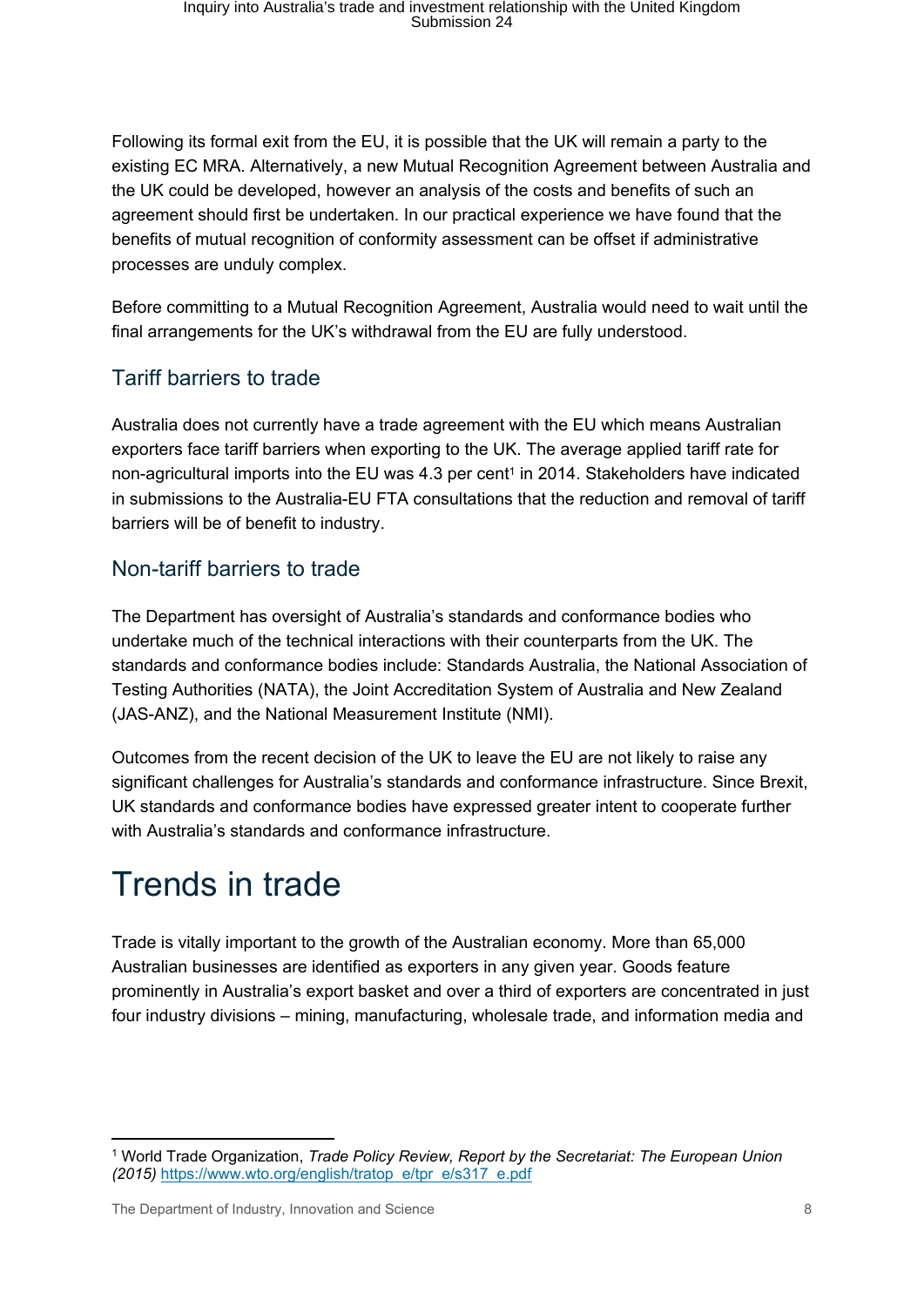telecommunications. Exporters account for 8-14 per cent of all businesses in these industries.<sup>2</sup>

## Trade in goods<sup>3</sup>

## Australia's exports to the UK

Australia's export figures for 2015 show that the UK continues to be Australia's top export market for goods within the EU.

In 2015, Australia's exports to the UK were valued at A\$3.7 billion, representing 1.5 per cent of Australia's total exports to the world, and 29.1 per cent of Australia's total exports to the EU. The UK is Australia's  $12<sup>th</sup>$  largest export market in the world and largest export market in Europe, ahead of the Netherlands (A\$2.3 billion), Germany (A\$1.9 billion), Belgium (A\$1.2 billion) and France (A\$1.1 billion).

Of Australia's total exports to the UK in 2015, exports of *industrial* goods<sup>4</sup> accounted for A\$3 billion or 81 per cent, with exports of *agricultural* goods<sup>5</sup> making up the remaining A\$700 million or 19 per cent.

Since 2008, the value of industrial goods exported to the UK has declined year on year from a peak of A\$8.3 billion in 2008, or 88.5 per cent of Australia's total exports to the UK (see figure 1). This decline has been driven by a decrease in Australian gold, lead and coal exports to the UK, caused by a reduction in UK domestic demand.

<sup>2</sup> Department of Industry, Innovation and Science, *Australian Industry Report (2016)*  https://industry.gov.au/Office-of-the-Chief-

Economist/Publications/AustralianIndustryReport/assets/Australian-Industry-Report-2016.pdf <sup>3</sup> All industry goods sectors referred to under this heading are based on groupings identified through internal consultations within the Department of Industry, Innovation and Science and may not necessarily match *Australia New Zealand Standard Industry Classification* (ANZIC) codes.

<sup>4</sup> Chapters 25 to 99 of the Harmonized Commodity Description and Coding System (HS).

<sup>5</sup> Chapters 1 to 24 of the HS.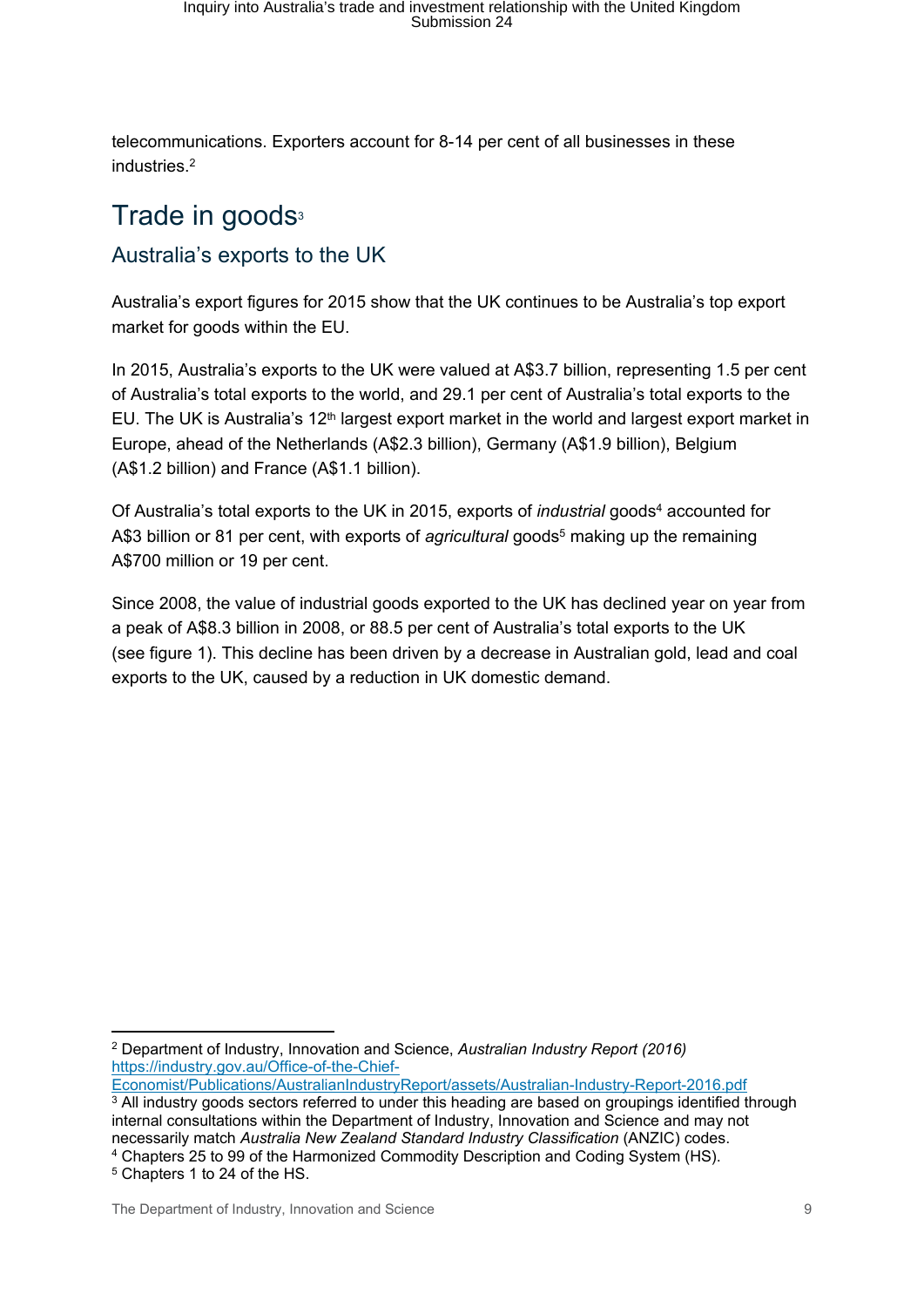

Source: Based on ABS data, International Trade in Goods and Services, Australia, Jun 2016 (cat no. 5368.0)

Despite the decline, the UK remains an important market for industrial exports. In 2015, the UK was Australia's 11<sup>th</sup> largest market for industrial exports, accounting for 1.4 per cent of Australia's total industrial goods exports (see figure 2).



Source: Based on ABS data, International Trade in Goods and Services, Australia, Jun 2016 (cat no. 5368.0)

### Current composition of Australia's industrial exports to the UK

In 2015, major Australian industrial exports to the UK were precious metals, stones and jewellery (A\$867.7 million); lead (A\$469.4 million); medical instruments and equipment (A\$289.7 million); coal (A\$212 million); and machinery (A\$170.3 million) (see figure 3).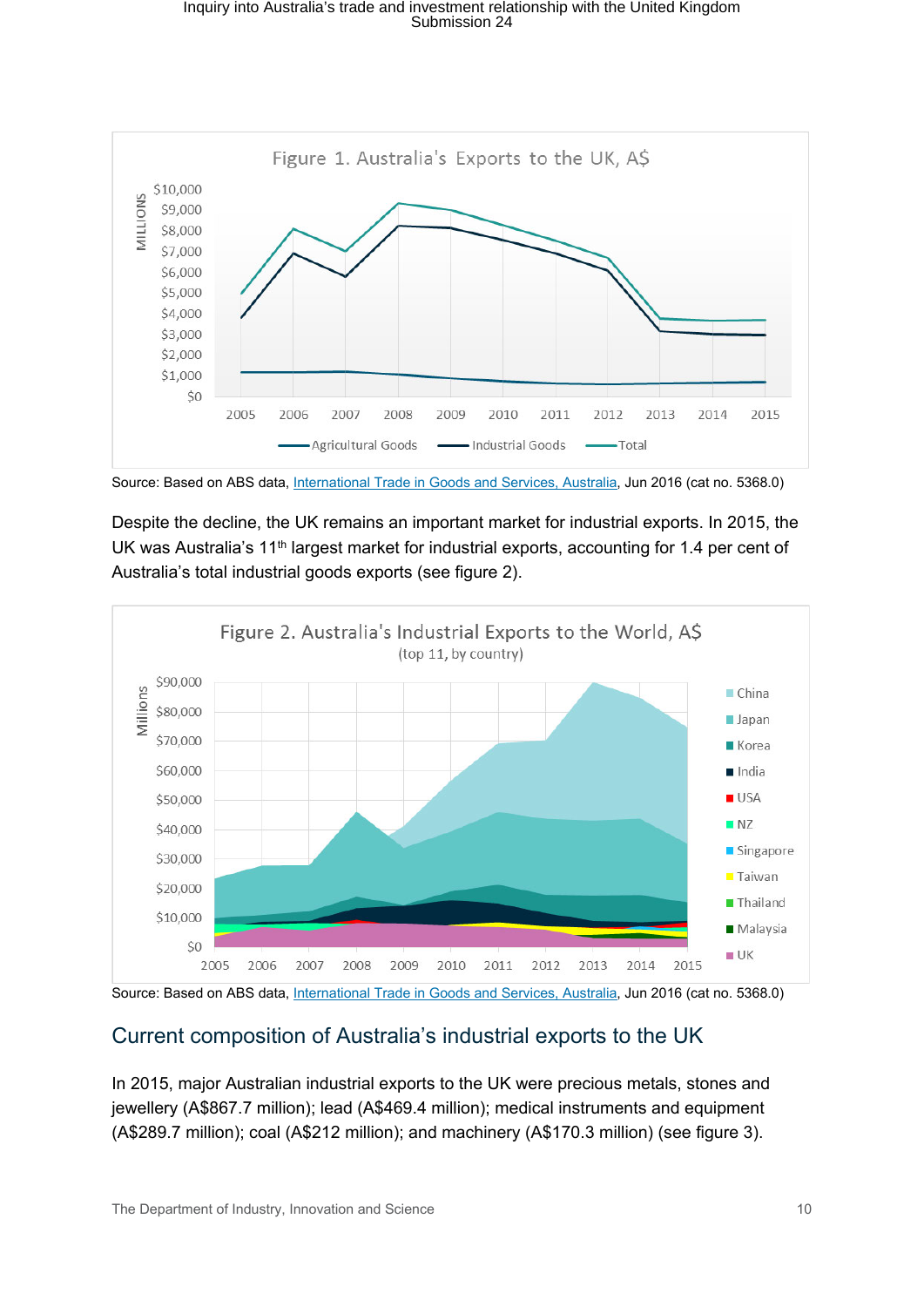

Source: Based on ABS data, International Trade in Goods and Services, Australia, Jun 2016 (cat no. 5368.0)

### Key Australian industrial exports to the UK

#### *Precious Metals, Stones and Jewellery*

In 2015, Australia exported A\$16.8 billion worth of precious metals, stones and jewellery to the world, representing 6.7 per cent of total exports. This was Australia's fourth highest exported commodity behind iron and steel (A\$49.1 billion), coal (A\$37.0 billion) and liquefied gases (A\$17.1 billion).

Exports of precious metals, stones and jewellery to the UK accounted for A\$867.7 million, or 5.2 per cent of Australia's total precious metals, stones and jewellery exports. In 2015, the UK ranked as Australia's fourth largest export market for precious metals, stones and jewellery, behind China, Singapore and India (see figure 4).

The major types of precious metals, stones and jewellery exported to the UK in 2015 were gold (A\$424.4 million), diamonds (A\$358.3 million), and silver (A\$51.4 million).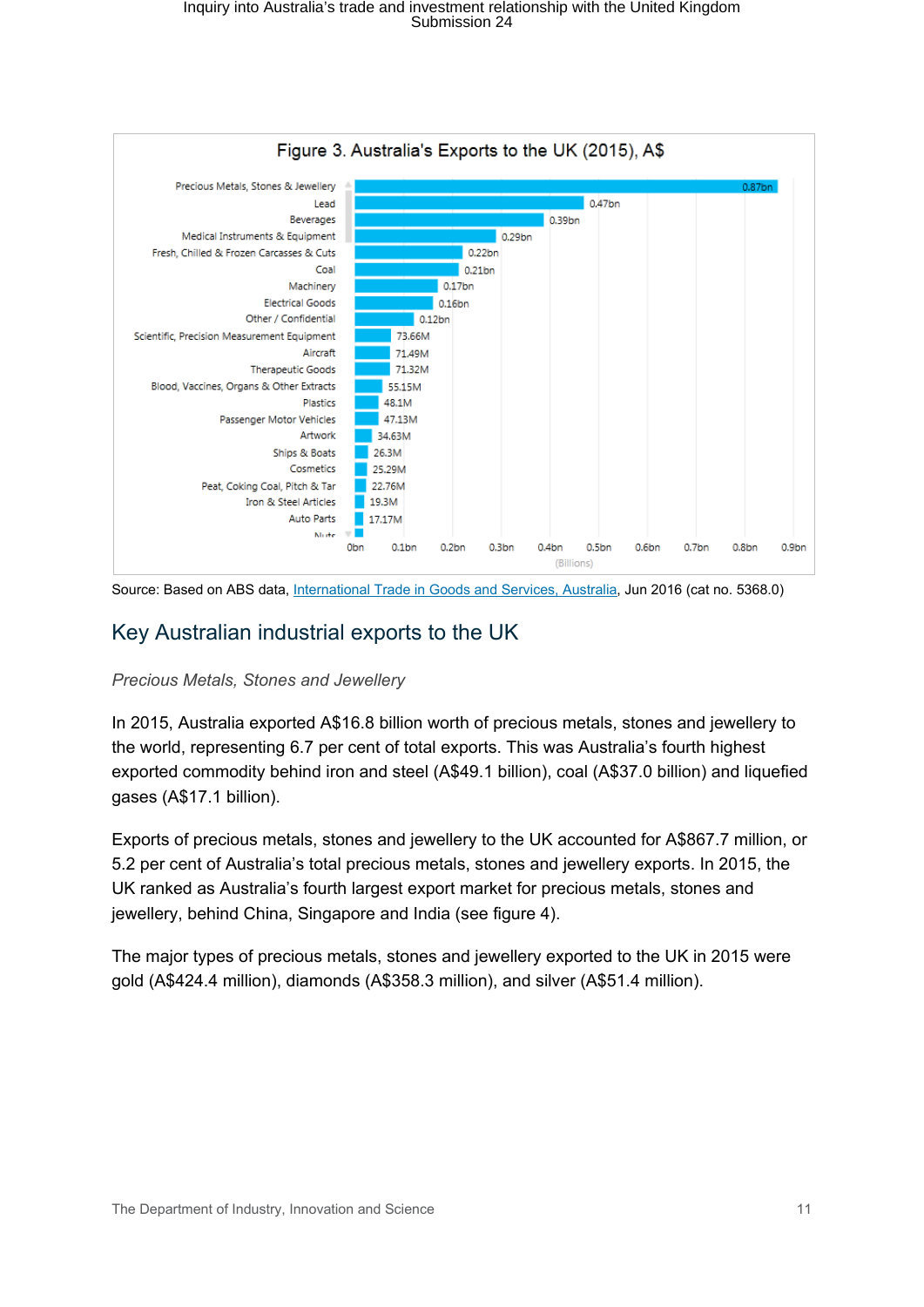

Source: Based on ABS data, International Trade in Goods and Services, Australia, Jun 2016 (cat no. 5368.0)

#### *Lead*

Australia is the world's largest exporter of lead and is at the forefront of technological development in lead mining and processing. In 2015, Australia exported A\$1.1 billion of lead to the world, representing 0.43 per cent of Australia's total exports. Lead was Australia's 20<sup>th</sup> highest exported commodity.

In 2015, exports of lead to the UK accounted for A\$467.2 million, or 43.6 per cent of Australia's total lead exports. The UK has consistently ranked as Australia's largest export market for lead (see figure 5).

Currently, lead ranks after aluminium, copper and zinc in terms of usage with the largest application being in batteries for transport vehicles and communications. Other uses include cable sheathing, solder, casting alloys, chemical compounds, ammunition, in ceramics and in glass for TV and computer screens for radiation protection. New uses for lead could be in large storage batteries used for load-levelling of electrical power and in electric vehicles.<sup>6</sup>

<sup>6</sup> Australian Atlas of Minerals Resources, Mines and Processing Centres, *Lead Fact Sheet* http://www.australianminesatlas.gov.au/education/fact sheets/lead.html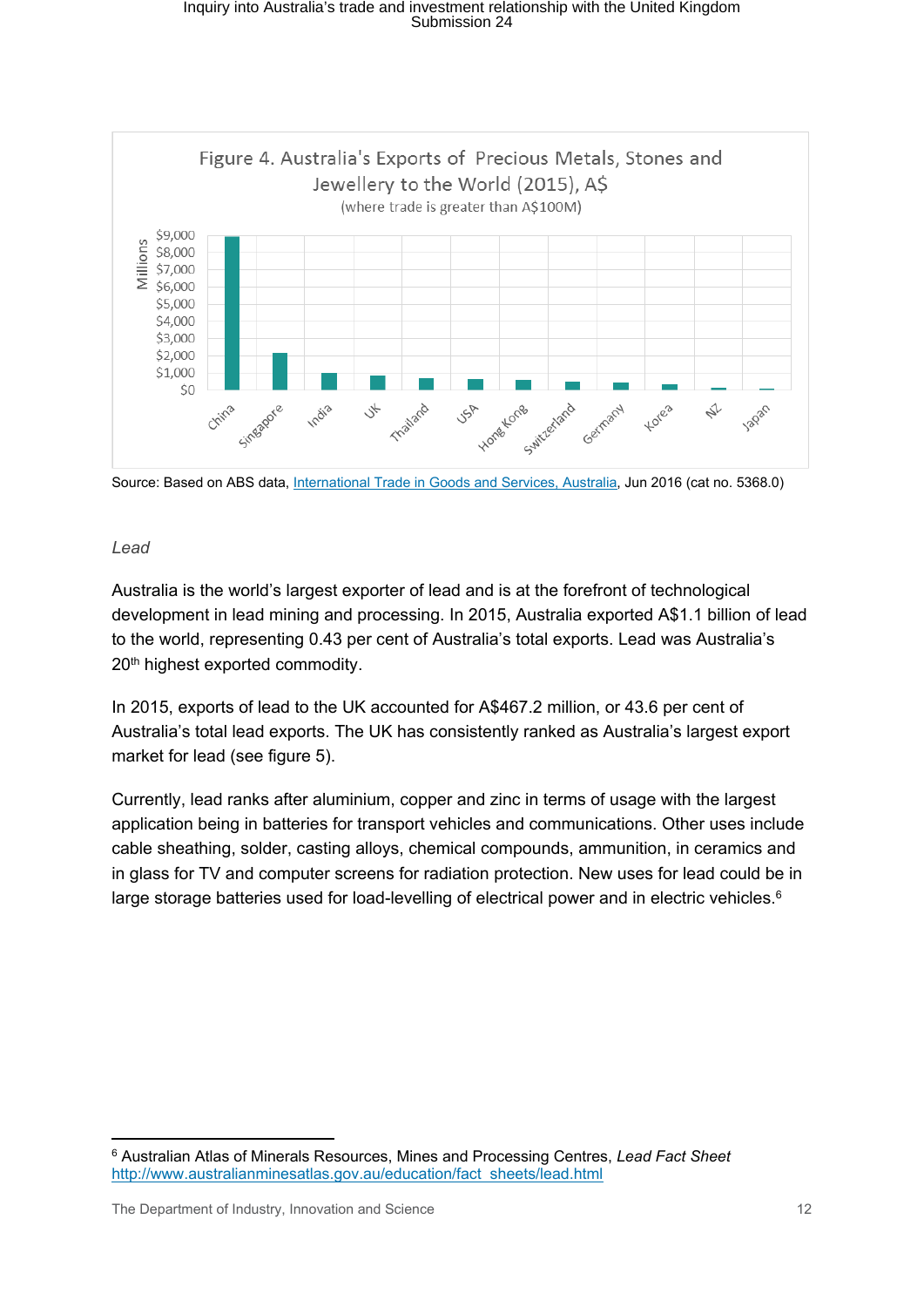

Source: Based on ABS data, International Trade in Goods and Services, Australia, Jun 2016 (cat no. 5368.0)

### Australia's imports from the UK

In 2015, Australia imported A\$7 billion of goods from the UK, representing 2.7 per cent of Australia's total imports from the world, and 15.4 per cent of Australia's total imports from the EU. The UK is Australia's 10<sup>th</sup> largest source of imported goods in the world, and second largest source of imports in Europe, in between Germany (A\$12.3 billion) and Italy (A\$5.8 billion). In 2015, A\$864.5 million in duty was collected on imports from the UK, representing 31.5 per cent of all duty collected on imports from the EU.

Of Australia's total imports from the UK in 2015, imports of industrial goods accounted for A\$6.5 billion or 92.8 per cent, with imports of agricultural goods making up the remaining A\$508.5 million or 7.2 per cent.

Since 2005, the value of industrial goods imported from the UK has fluctuated, hitting a peak in 2008 with a value of A\$9.5 billion or 96.7 per cent of Australia's total imports from the UK (see figure 6).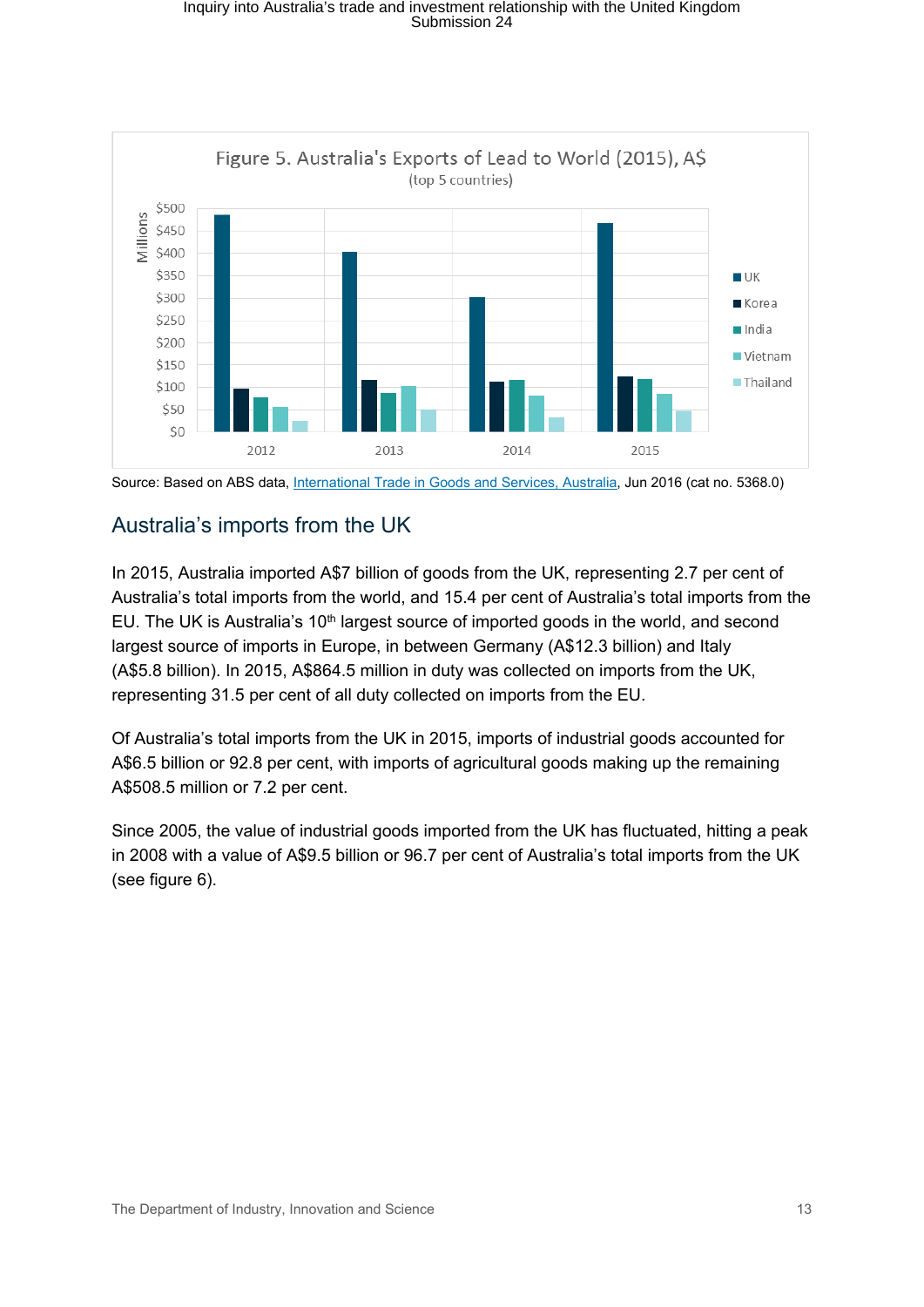

Source: Based on ABS data, International Trade in Goods and Services, Australia, Jun 2016 (cat no. 5368.0)

Compared to the rest of the world, in 2015, the UK was Australia's ninth largest source of imported industrial goods, accounting for 2.6 per cent of Australia's total imported industrial goods (see figure 7).



Source: Based on ABS data, International Trade in Goods and Services, Australia, Jun 2016 (cat no. 5368.0)

## Composition of Australia's industrial imports from the UK

In 2015, the major Australian industrial goods imported from the UK were passenger motor vehicles (A\$1.3 billion), machinery (A\$1.2 billion), electrical goods (A\$653.7 million), therapeutic goods (A\$463.9 million), and scientific/precision measuring equipment (A\$290 million) (see figure 8).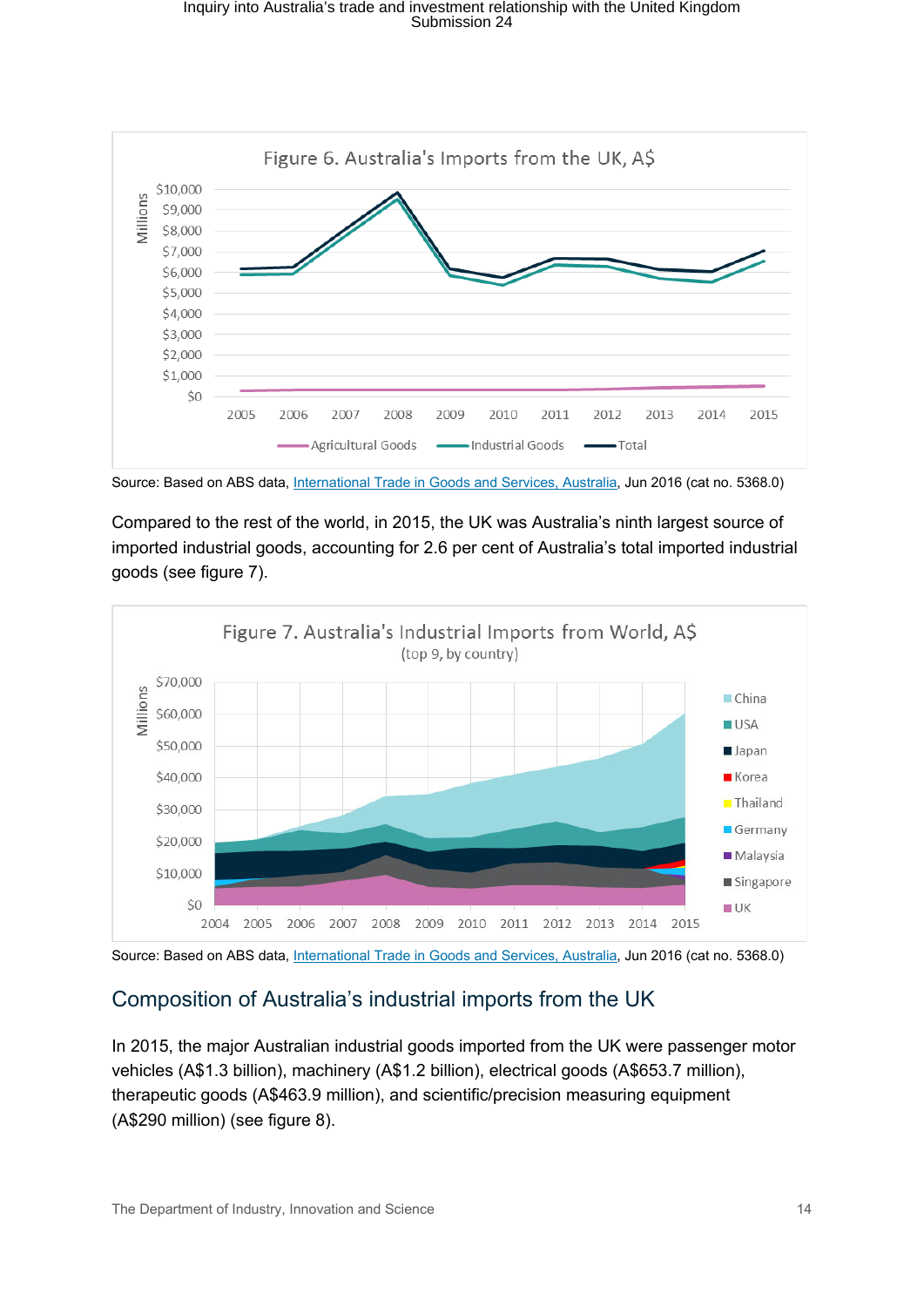

Source: Based on ABS data, International Trade in Goods and Services, Australia, Jun 2016 (cat no. 5368.0)

### Key Australian industrial imports from the UK

#### *Passenger Motor Vehicles*

In 2015, Australia imported A\$20.4 billion worth of passenger motor vehicles from the world. Imports from the EU accounted for A\$6.3 billion, or 31 per cent, and imports from the UK accounted for A\$1.3 billion, or 6.5 per cent.

In 2015, the total duty collected on passenger motor vehicle imports from the world was A\$422.4 million, of which A\$315.2 million, or 74.6 per cent came from imports from the EU. The duty collected on passenger motor vehicle imports from the UK was A\$65.5 million or 15.5 per cent of the total duty collected.

Compared to the rest of the world, in 2015, the UK ranked as Australia's sixth largest source of imported passenger motor vehicles in the world, and second largest source of imported passenger motor vehicles in Europe, behind Germany (A\$3.1 billion) (see figure 9).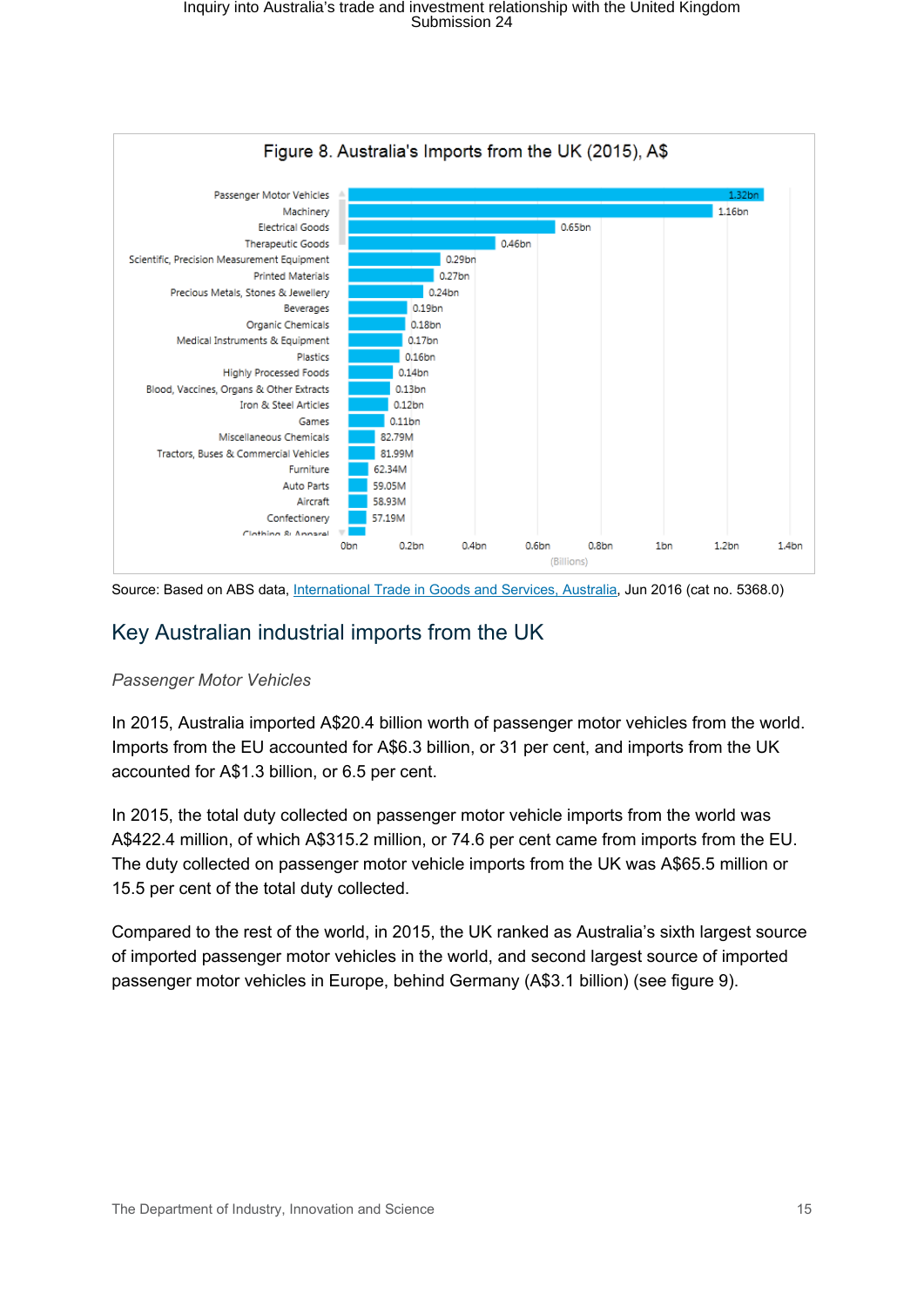

Source: Based on ABS data, International Trade in Goods and Services, Australia, Jun 2016 (cat no. 5368.0)

#### *Machinery*

In 2015, Australia imported A\$42.3 billion worth of machinery from the world. Imports from the EU accounted for A\$8.2 billion, or 19.4 per cent, and imports from the UK accounted for A\$1.2 billion, or 2.7 per cent.

In 2015, the total duty collected on machinery imports from the world was A\$267.6 million, of which A\$103 million, or 38.5 per cent came from imports from the EU. The duty collected on machinery imports from the UK was A\$12.9 million or 4.8 per cent of the total machinery duty collected.

Compared to the rest of the world, in 2015, the UK ranked as Australia's  $10<sup>th</sup>$  largest source of imported machinery, behind Germany and Italy (see figure 10).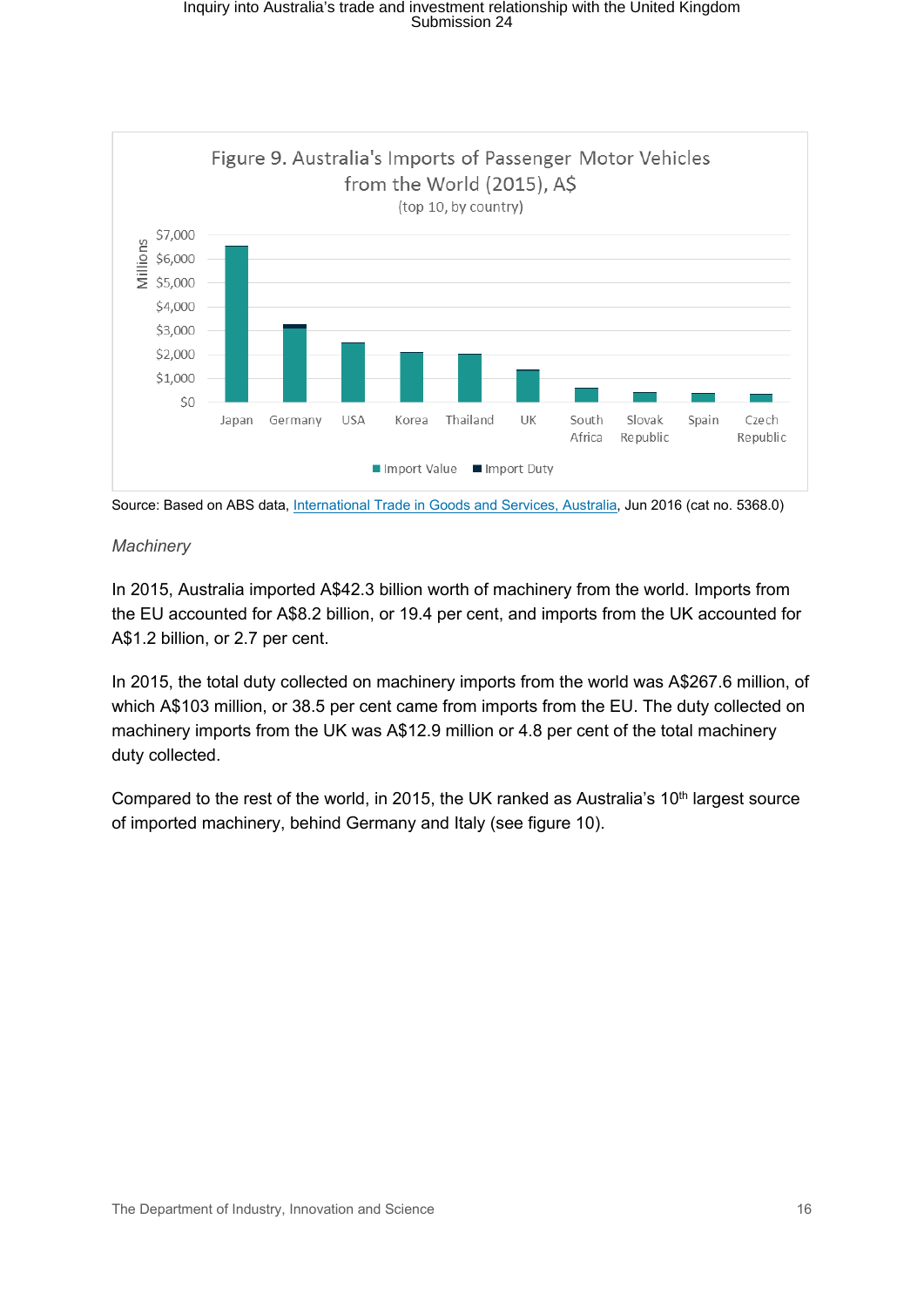

Source: Based on ABS data, International Trade in Goods and Services, Australia, Jun 2016 (cat no. 5368.0)

## Trade in services and investment

Services are becoming increasingly important in trade and investment globally. In 2015-16, services continued to be the largest part of the Australian economy, representing just over 60 per cent of GDP with output of A\$1,015 billion. Services sectors were also the largest employers, averaging 9.4 million employees in 2015-16.<sup>7</sup>

The UK was Australia's second largest two-way services partner in 2015, accounting for A\$12.3 billion or 8.6 per cent of total services trade. In 2015, services exports to the UK were valued at A\$5.0 billion – up 8.8 per cent from 2014, while services imports from the UK was valued at A\$7.3 billion – up 10.5 per cent from 2014.<sup>8</sup> Tourism is Australia's key services export to the UK at A\$1.9 billion, and is also Australia's main services import from the UK at A\$2.9 billion.

In 2015, the UK was the second largest source of total foreign investment in Australia. Twoway investment between Australia and the UK was valued at \$853.1 billion, with Australian investment in the UK at A\$353.2 billion and UK investment in Australia at A\$499.9 billion.

British businesses have traditionally viewed Australia as an attractive base for regional operations and have invested in a wide range of industries, including the infrastructure, pharmaceuticals, resources, energy and travel industries. Similarly, approximately 1,500 Australian companies are active in the UK, often seeing it as a base for continental Europe.

<sup>7</sup> Department of Industry, Innovation and Science, *Australian Industry Report (2016)*  https://industry.gov.au/Office-of-the-Chief-Economist/Publications/AustralianIndustryReport/assets/Australian-Industry-Report-2016.pdf

<sup>8</sup> Department of Foreign Affairs and Trade, *Trade in Services Australia (2015)*  http://dfat.gov.au/about-us/publications/Documents/trade-in-services-australia-2015.pdf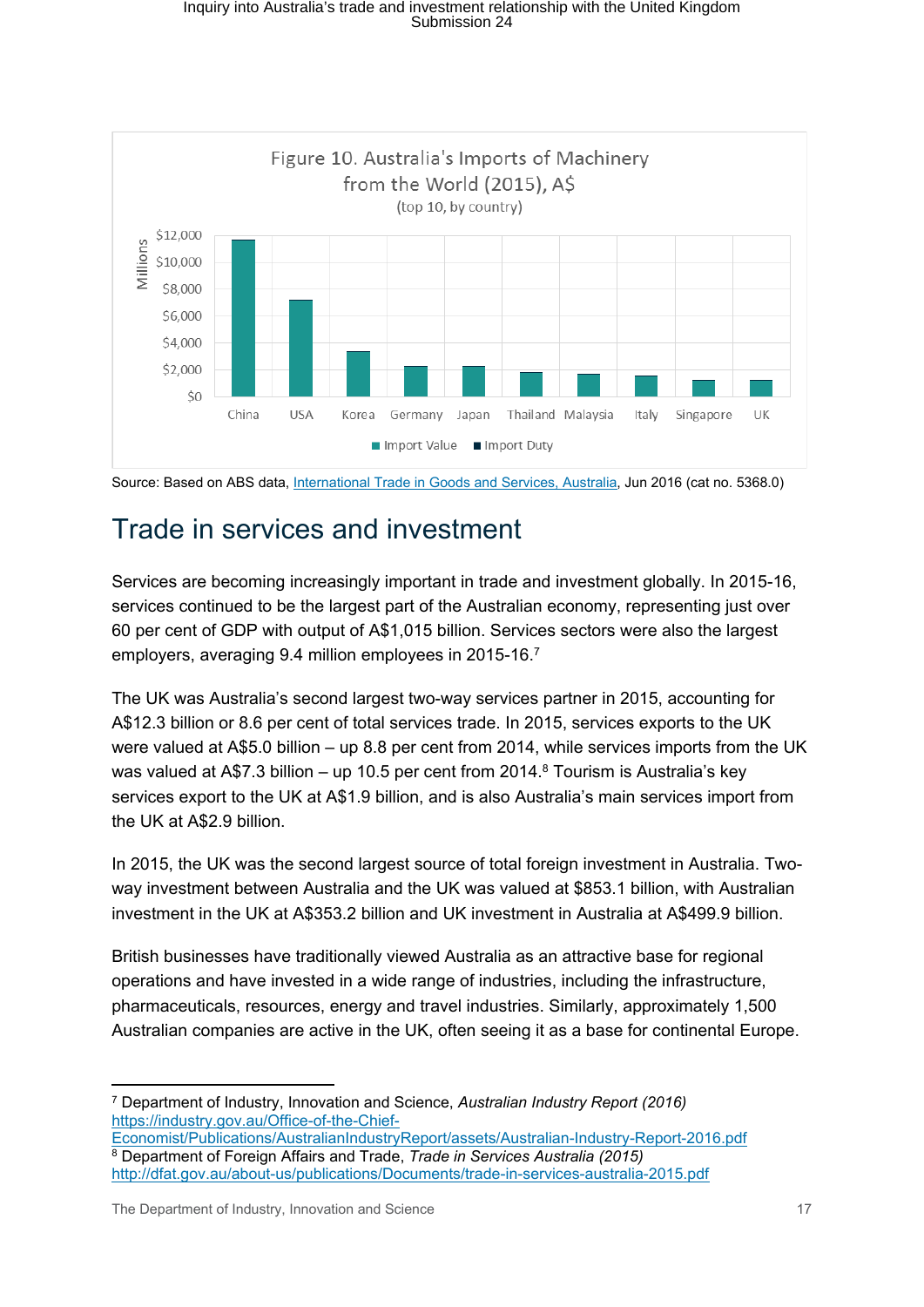## Key Australian trade in services and investment sectors

#### *UK investment in Australian major mining projects*

The Australian minerals and energy resource sector is of high importance to the Australian economy. Australia is home to an innovative mining equipment, technology and services sector and hosts some of the world's leading mining, oil and gas conglomerates. During the recent 'mining boom', domestic and foreign sourced investment has facilitated the rapid growth of Australia's diverse resources and energy sectors.

Of particular importance to the Australian economy are the 26 major projects worth A\$2 billion or above that are either currently underway or in the design and engineering stages. Many of these major mining projects are joint ventures involving both Australian and foreign investors.

The Foreign Investment Review Board has reported that the UK has provided the highest level of foreign investment in Australia's major projects, with UK incorporated companies being responsible for 27 per cent of major project investment costs.<sup>9</sup>

## Science and Research Collaboration

Through its international science engagement function, the Department and its Portfolio agencies are responsible for leading intergovernmental relationships across the whole spectrum of science and research.

Australia and the UK have a longstanding and productive science and research relationship. While Australia does not have a science and technology treaty with the UK, the UK remains Australia's second highest science and technology collaborator and is Australia's main collaborator in Europe. In the period from 2011 to 2015 there were over 31,000 joint Australia-UK science and technology publications, with 6 per cent of these being in the top 1 per cent globally in their field by citation impact.

In 2016 the Department launched the Global Connections Fund programme, an initiative of the Global Innovation Strategy that provides funding to help Australian businesses and researchers to collaborate with international partners, including researchers from the UK, on research and development projects. The programme is supported by the Department through the National Innovation and Science Agenda and administered by the Australian Academy of Technology and Engineering (ATSE). The programme comprises A\$4.9 million to support global SME-to-researcher collaborations to enable viable projects to grow and test commercialisation in industries of strategic growth in Australia.

The Department of Industry, Innovation and Science 18 and 18 and 18 and 18 and 18 and 18 and 18 and 18 and 18 and 18 and 18 and 18 and 18 and 18 and 18 and 18 and 18 and 18 and 18 and 18 and 18 and 18 and 18 and 18 and 18

<sup>9</sup> The Treasury, *Foreign Investment Into Australia – Treasury Woking Paper (2016)* http://treasury.gov.au/~/media/Treasury/Publications%20and%20Media/Publications/2016/Foreign%2 0investment%20into%20Australia/Downloads/PDF/TWP 201601 Foreign Investment.ashx